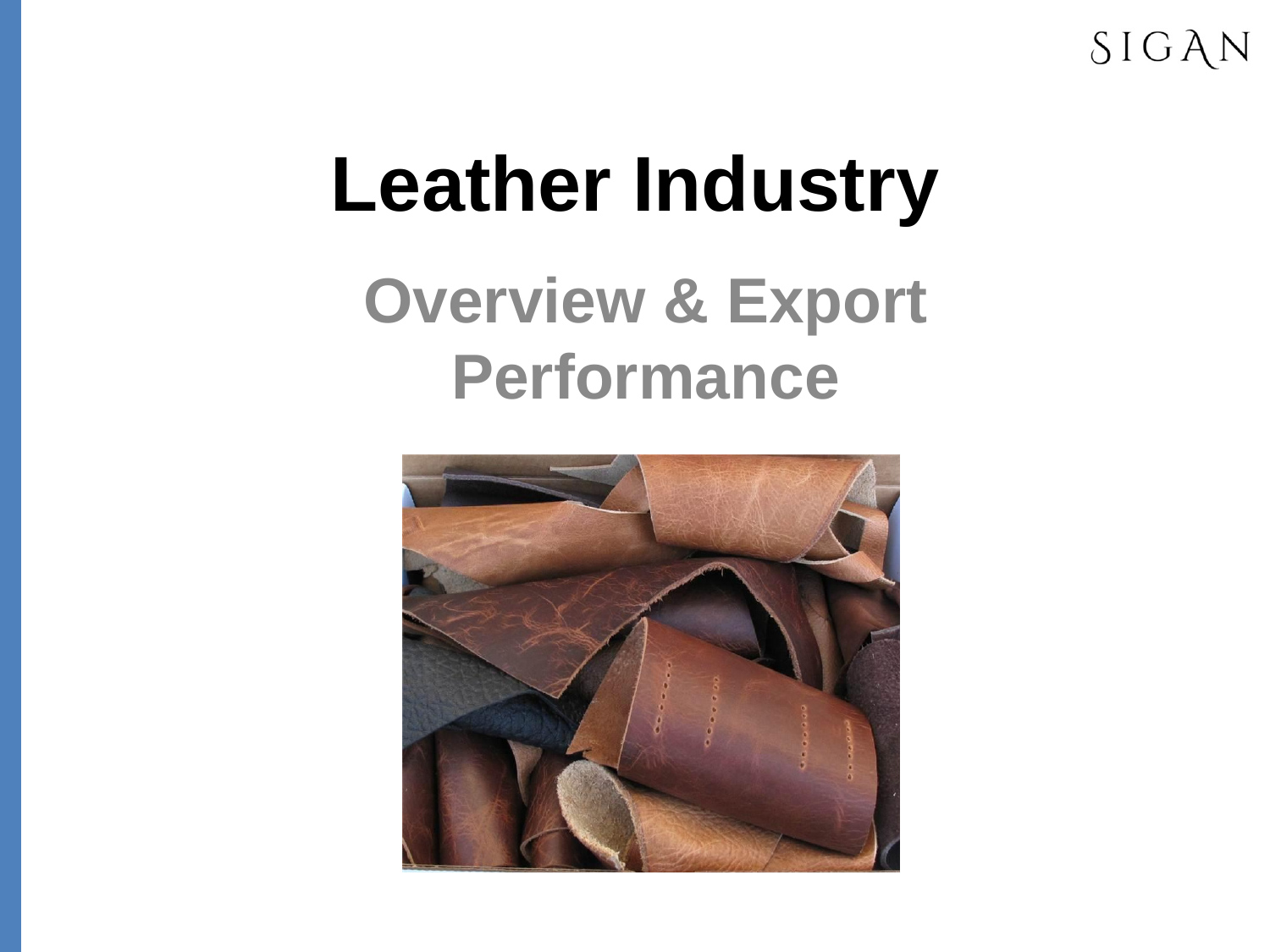## **Overview**

The Leather industry in India is bestowed with 10% of the world raw material, as India is endowed with 21% of world cattle & buffalo and 11% of world goat & sheep population.

India is the 3rd largest producer of leather in the world. (Source:Central Leather Research Institute)

Exports of Indian leather sector scaled new heights and touched an all time high value of USD 6 billion in 2013-14.

The export of leather and leather products recorded a cumulative annual growth rate of about 8.22% from 2007-08 to  $2011 - 12$ .

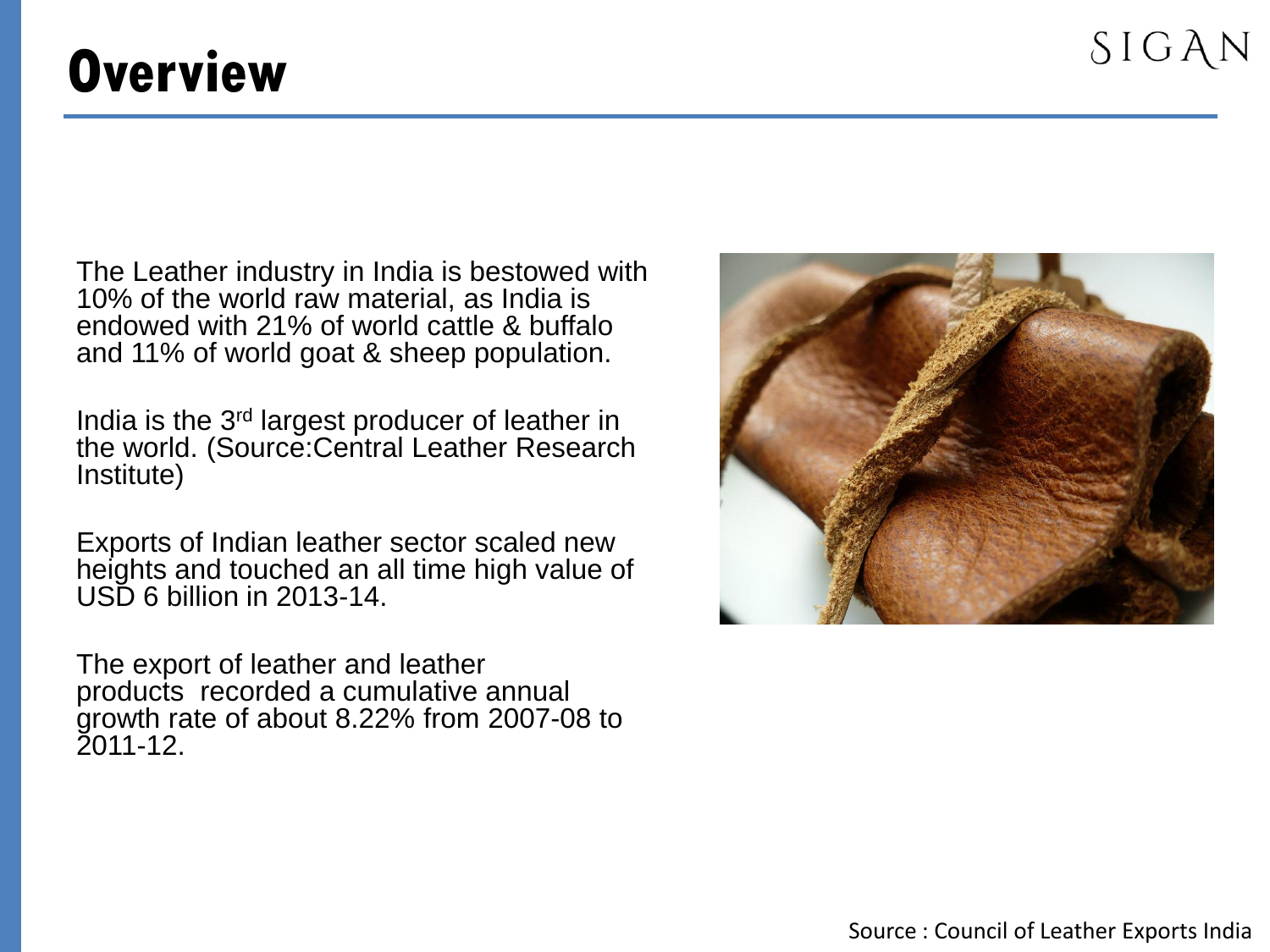**Tanning Sector:** Annual production 2 billion Sq.ft. Accounts for 10% of world leather requirement.

**Footwear Sector:** 2nd largest footwear producer in the world. Annual Production 2065 million pairs. Footwear export accounts for 45.05% share in India's total leather & leather products export. The Footwear product mix is as following, Gents 52%, Ladies 39% and Children 9%.

**Leather Garments Sector:** 2nd largest producer with annual production capacity of 16 million pieces. 3rd largest global exporter. Accounts for 10.43% share of India's total leather export.

**Leather Goods & Accessories Sector** (including Saddlery & Harness): Fifth largest global exporter. Annual production capacity of 63 million pieces of leather articles, 52 million pairs of Industrial gloves & 12.50 million pieces of Harness & Saddlery items. Accounts for 23.44% share of India's total export.

SIGAN